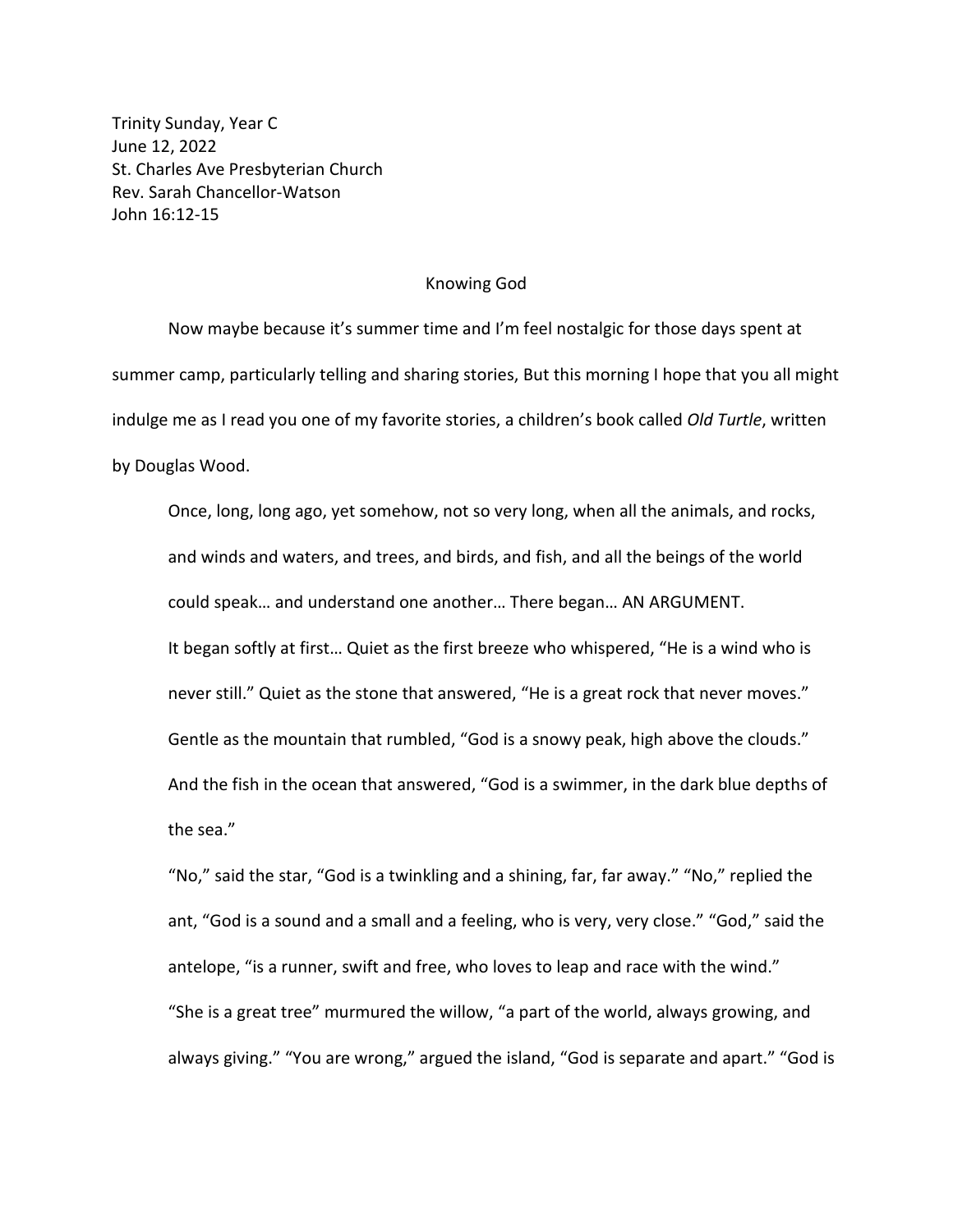like the shining sun, far above all things," said the blue sky. "No He is a river, who flows through the very heart of things," thundered the waterfall.

"She is a hunter," roared the lion. "God is gentle," chirped the robin. "He is powerful," growled the bear. And the argument grew louder, and louder, and LOUDER… until…

STOP!

A new voice spoke. It rumbled loudly, like thunder, and it whispered softly, like butterfly sneezes. The voice seemed to come from… why it seemed to come from… Old Turtle! Now Old Turtle hardly ever said anything, and certainly never argued about things like God. But now Old Turtle began to speak.

"God is indeed deep," she said to the fish in the sea, "and much higher than high," she told the mountain. "He is swift and free as the wind, and still and solid as a great rock," she said the breeze and stones. "She is the life of the world," Turtle said to the willow, "always close by, yet beyond the furthest twinkling light," she told the ant and the star. "God is gentle and powerful. Above all things and within all things. God is all that we dream of, and all that we seek," said Old Turtle, "all that we come from and all that we can find."

" God IS."

Old Turtle had never said so much before. All the beings of the world were surprised, and became very quiet. But Old Turtle had more to say. "There will soon be a new family of beings in the world," she said, "and they will be strange and wonderful. They will be reminders of all that God is. They will come in many colors and shapes, with different faces and different ways of speaking. Their thoughts will soar to the stars, but their feet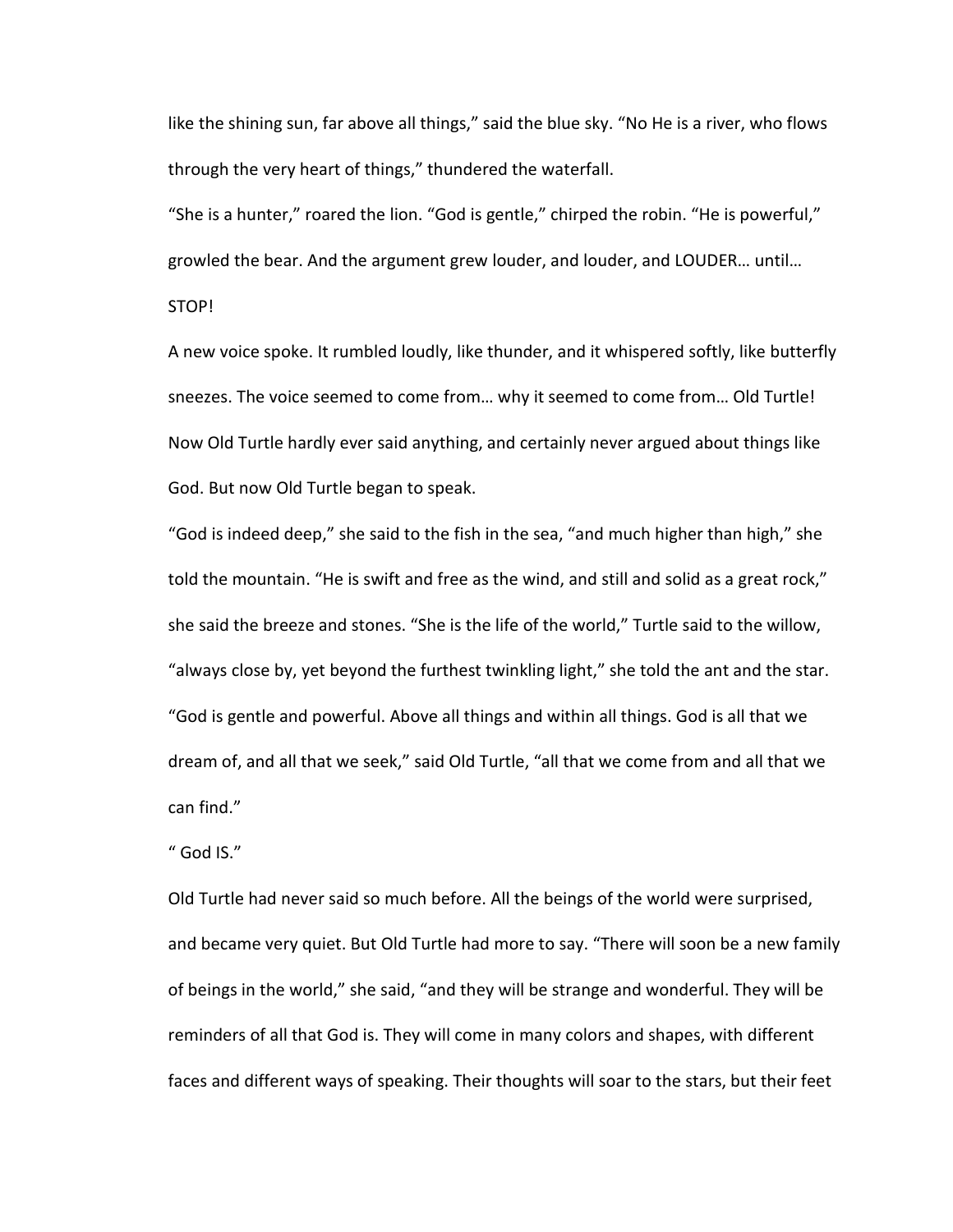will walk the earth. They will possess many powers. They will be strong, yet tender, a message of love from God to the earth, and a prayer from the earth back to God." And the people came.

But the people forgot. They forgot that they were a message of love, and a prayer from the earth. And they began to argue… about who knew God, and who did not; and where God was, and was not; and whether God was, or was not. And often the people misued their powers, and hurt one another. Or killed one another. And they hurt the earth. Until finally even the forests began to die… and the rivers, and the oceans, and the plants and the animals, and the earth itself… Because the people could not remember who they were or where God was. Until one day there came a voice, like the growling of thunder; but as soft as butterfly sneezes.

Please, STOP.

The voice seemed to come from the mountain who rumbled, "Sometimes I see God swimming, in the dark blue depths of the sea." And from the ocean who sighed, "He is often among the snow-capped peaks, reflecting the sun." From the stone who said, "I sometimes feel her breath, as she blows by." And from the breeze who whispered, "I feel his presence as I dance among the rocks." And the star said, "God is very close;" and the island said, "His love touches everything."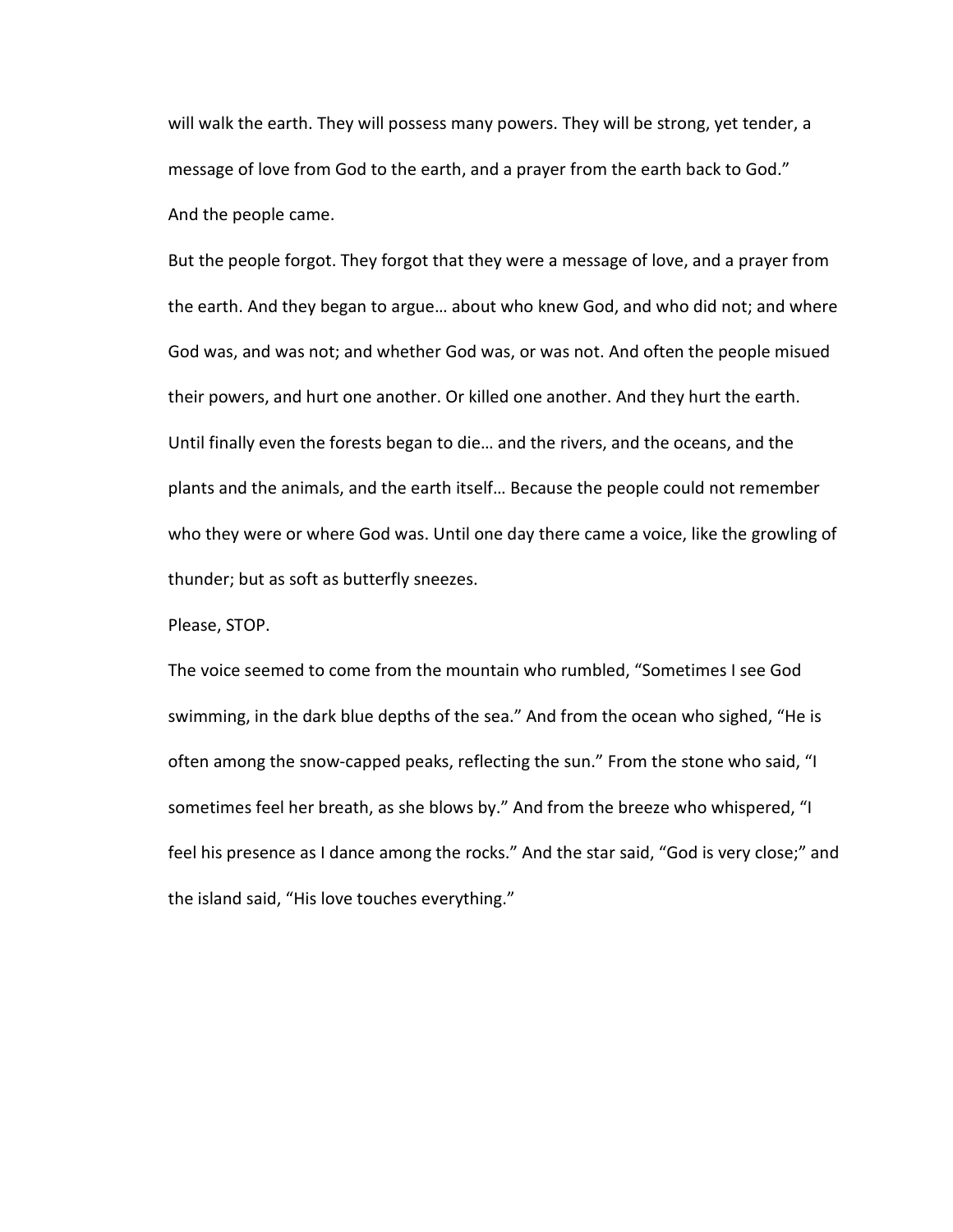I'll the leave the book right there for now, and come back to finish it here in a minute. But knowing what we know of human nature and human history, is it really so hard to imagine a time in life of creation where even the rocks and sun, the antelope and fish, the birds and the waterfalls argued about who God is and what God is like. It's an argument that seems as old as creation itself. Ever since we developed the intelligence to begin to comprehend ourselves and the world around us we have also been developing our sense and experience of some kind of Presence or Power great than ourselves, of the Divine, of God. Because also from the very beginning God has been revealing Godself. God desires to be known and to be in relationship with Creation. We like the beings in *Old Turtle*, put into words our unique experiences of God and then likewise we find out that these experiences are not the whole picture.

Over the centuries we have created religion and theology, doctrine, rituals, and traditions to help us understand, explain, and hold on to and wrap our minds around this experience of the Divine. One such doctrine that is central to us as Christians is what we call the Holy Trinity. Today we celebrate Trinity Sunday, and if that is news to you, don't worry I wouldn't exactly call this Sunday one of the high holy days of church calendar. We glean our understanding of the Trinity from the whole of the witness of scripture. There is no chapter and verse that lays out neatly the Trinitarian formula – of the 1 God in 3 Persons. Today's text from John, does give us a glimpse into the interconnected nature of God the Father, God the Son, and God the Holy Spirit, and how they work together to guide the followers of Jesus into greater understanding of the truth.

Our lesson comes from the part of John known as the "farewell discourse." We know, and Jesus knows, that it's his last night on earth before his gruesome death and then ultimate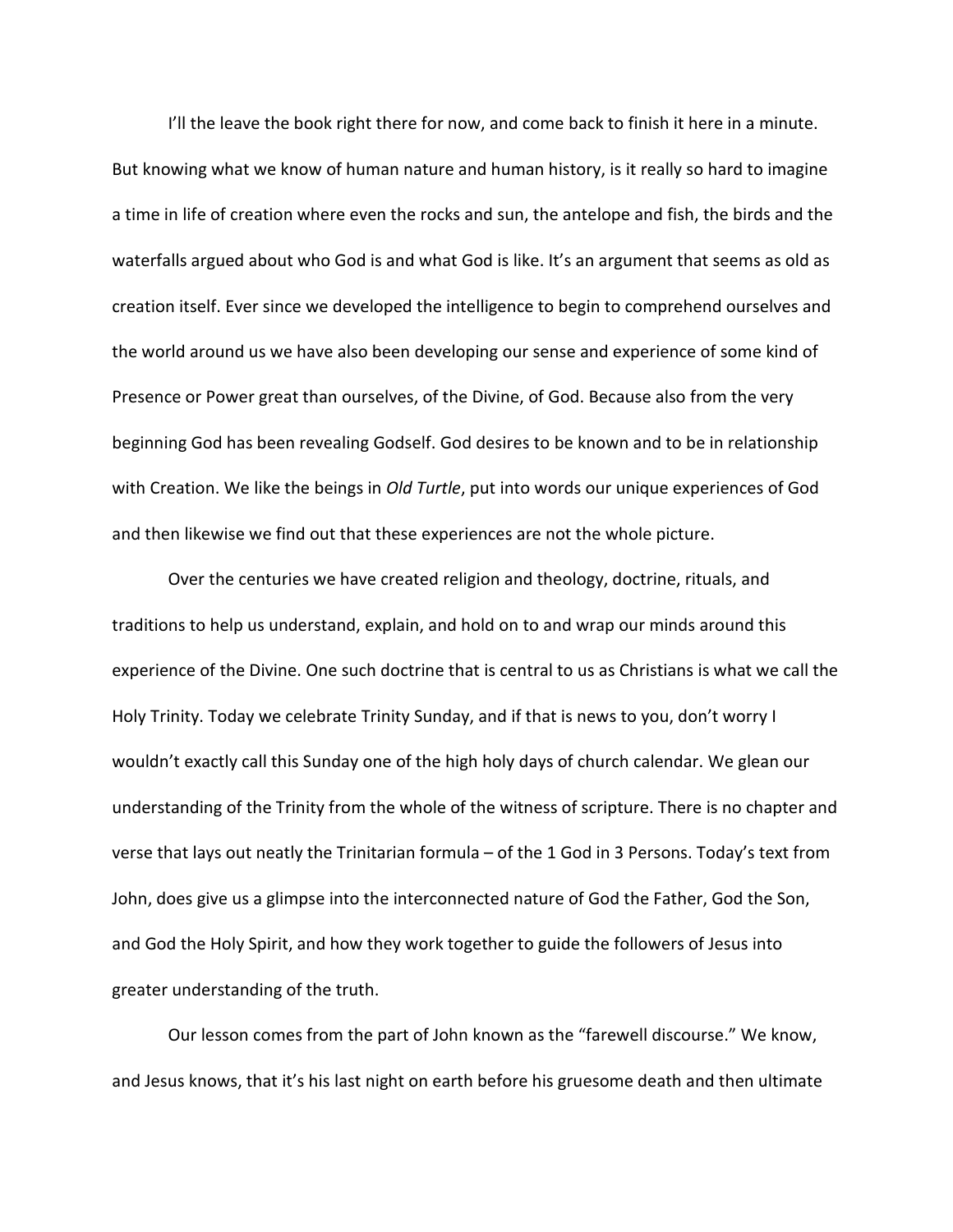resurrection. Jesus is trying to explain to the disciples what's about to happen – they don't get it of course. In their time with Jesus the disciples have had a very real experience of who God is in Jesus Christ, but what happens when he is no longer with them? Jesus is trying to prepare them for life without him, as he's also trying to tell them that they will never be truly without him. The Holy Spirit will come and will continue to guide them in the same ways Jesus did. Jesus will again be with them through the power of the Holy Spirit. Jesus knows what he is telling his disciples it's a lot to take in as he says, "you can't handle it all now," and it's true we can't fully know and understand God now, but what Jesus promises in the Spirit of truth is that we will grow in our knowledge and understanding. In John's gospel to glorify God is to make visible the presence of God, and in countless ways – as Creator, Liberator, Teacher, Healer, Guide, Comforter – that is exactly what the Trinity does.

As Presbyterians we are part of what is known as a "creedal tradition," meaning we use creeds, statements of faith, confessions from the Church throughout the ages to guide and enhance our understand of God and who we as the Body of Christ. We have as part of our church's constitution *The Book of Confessions* which guides our church's theology, doctrine, and beliefs. Now, unlike *Old Turtle* I wouldn't necessarily recommend *the Book of Confessions* for story time, but it may be just as effective at getting your kids to fall asleep at night. Today the affirmation of faith that we will be using is from the 2<sup>nd</sup> Helvetic Confession written in 1561. You may notice that there quite a few adjectives crammed in here to describe the Trinity, as these early Swiss-German Reformers take a stab at putting into words the mystery of the Trinity. These confessions and creeds detail our experience of God in the past, they inform us now, and give us hope for God's continual presence and guidance into the future. Even with all